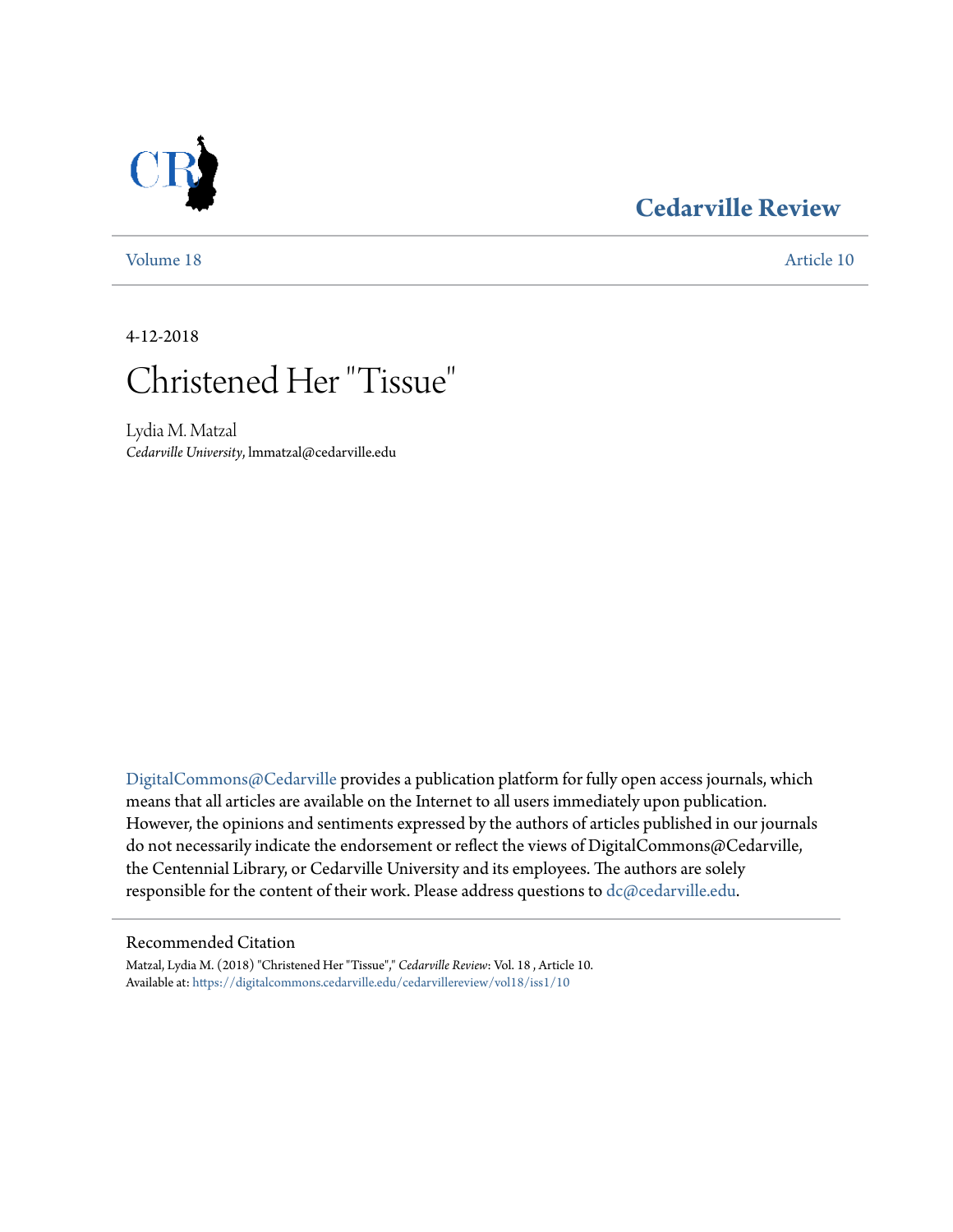## Christened Her "Tissue"

Browse the contents of [this issue](https://digitalcommons.cedarville.edu/cedarvillereview/vol18/iss1) of *Cedarville Review*.

Please see the Editors' Foreword - [A Christian Response to Art and Literature: A Very Short Guide to Images](http://digitalcommons.cedarville.edu/cedarvillereview/vol18/iss1/1/) [and Texts](http://digitalcommons.cedarville.edu/cedarvillereview/vol18/iss1/1/)

### **Description (Optional)**

This poem explores the consequences of abortion, revealing how the unborn never experience the simple beauties of nature.

# **Creative Commons License**<br> **@ 089**

This work is licensed under a [Creative Commons Attribution-Noncommercial-No Derivative Works 4.0](http://creativecommons.org/licenses/by-nc-nd/4.0/) [License.](http://creativecommons.org/licenses/by-nc-nd/4.0/)

## **About the Contributor (Optional)**

Lydia studies graphic design and enjoys studio art as well as writing. She often draws inspiration from her favorite author, C. S. Lewis and from nature.

Follow this and additional works at: [https://digitalcommons.cedarville.edu/cedarvillereview](https://digitalcommons.cedarville.edu/cedarvillereview?utm_source=digitalcommons.cedarville.edu%2Fcedarvillereview%2Fvol18%2Fiss1%2F10&utm_medium=PDF&utm_campaign=PDFCoverPages)



Part of the <u>[Poetry Commons](http://network.bepress.com/hgg/discipline/1153?utm_source=digitalcommons.cedarville.edu%2Fcedarvillereview%2Fvol18%2Fiss1%2F10&utm_medium=PDF&utm_campaign=PDFCoverPages)</u>

This poetry is available in Cedarville Review: [https://digitalcommons.cedarville.edu/cedarvillereview/vol18/iss1/10](https://digitalcommons.cedarville.edu/cedarvillereview/vol18/iss1/10?utm_source=digitalcommons.cedarville.edu%2Fcedarvillereview%2Fvol18%2Fiss1%2F10&utm_medium=PDF&utm_campaign=PDFCoverPages)